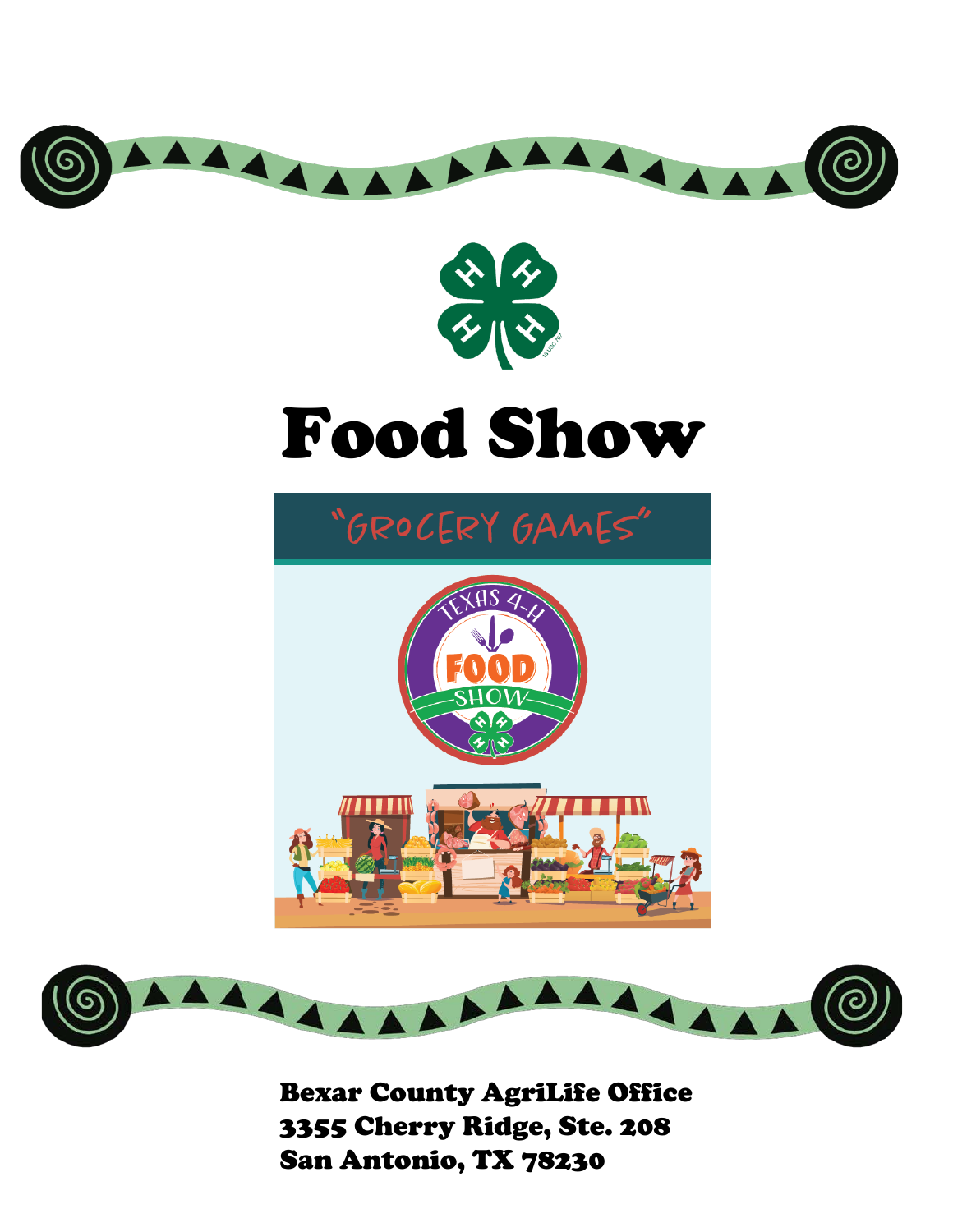# **Table of Contents**

<span id="page-1-0"></span>

| (Click on the section you want to jump to) |  |
|--------------------------------------------|--|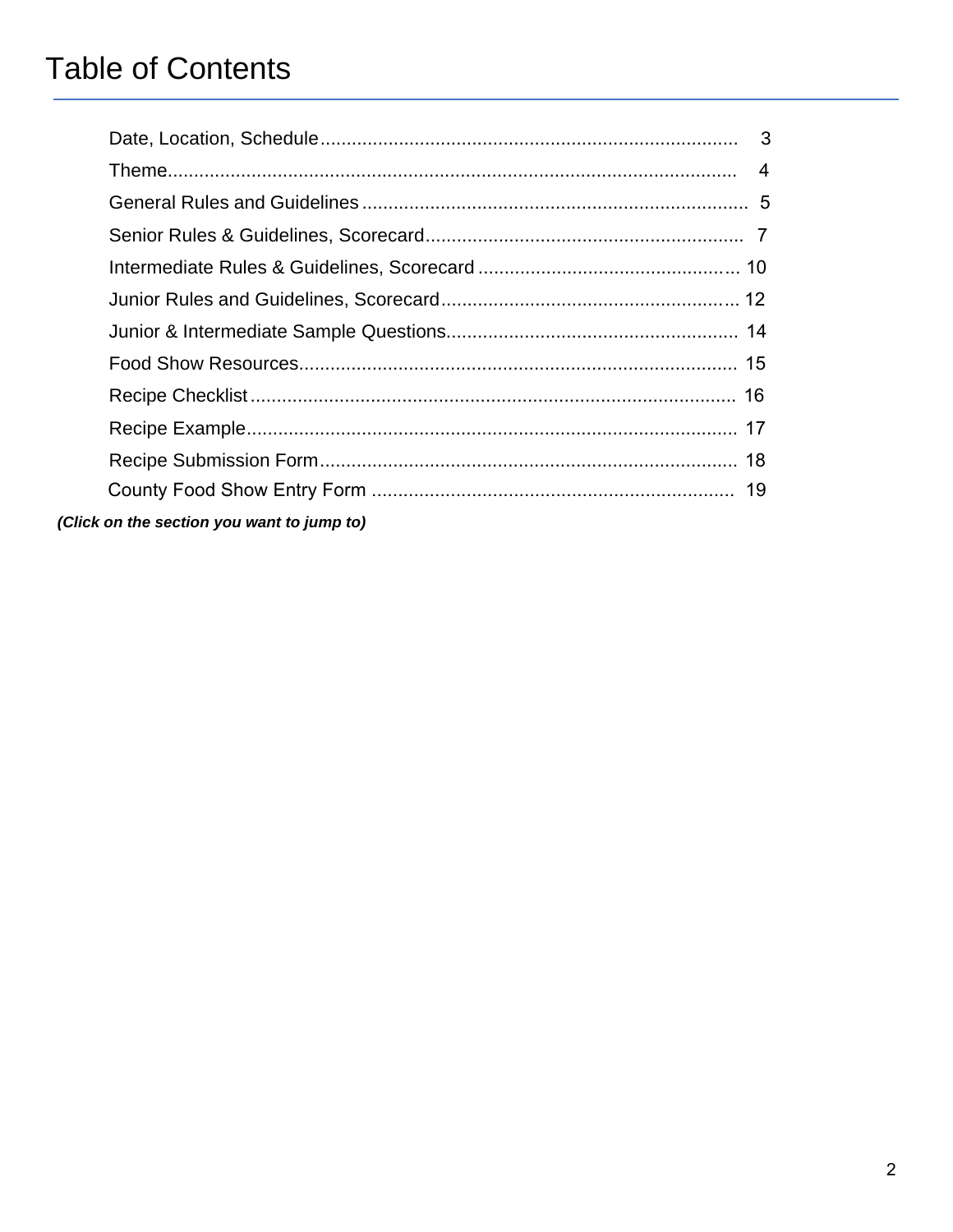



<span id="page-2-0"></span>**BEXAR COUNTY OFFICE** 

October 2, 2020

4-H participants, families, and volunteer leaders,

We would like to inform you that Texas AgriLife Extension Service will be conducting our 2020 Food show contest a little different this year. Due to COVID-19, we are thinking of the safety of our participants, volunteers, and staff. We will adhere to the agency and county's safety protocol when having face to face programs. In doing so, our 2020 Food Show County Contest will be conducted by appointment only.

The Food Show County Contest will be held on October 17, 2020 at Texas A&M AgriLife Extension, 3355 Cherry Ridge, San Antonio, Texas, 78230, suite 208 (conference room) starting at 9:00 am. Only participants are allowed in the building at their designated time. We will have a table and chair in the corridor for one adult to wait for the participant. We ask that you practice social distancing and wear a face mask. Please be mindful of others around you. If any changes occur due to COVID-19, our backup plan is to have the contest virtually. This means your appointment time will stay the same but conducted virtually through WebEx.

Once you submit paperwork you will be receiving more information via e-mail with your assigned time to conduct your dish, presentation/interview, skill showcase, and knowledge showcase. "Grocery Games" is the theme for the 2020 Food Show. The categories are appetizer, main dish, side dishes, and healthy dessert. Please review the packet for the rules and guidelines. We appreciate your understanding. If you have any questions, feel free to email us below.

Sincerely, *Angie Gutierrez Natalie Cervantes* County Extension Agent County Extension Agent Family & Community Health 4-H & Youth Development [aogutierrez@ag.tamu.edu](mailto:aogutierrez@ag.tamu.edu) [ntcervantes@ag.tamu.edu](mailto:ntcervantes@ag.tamu.edu)

3355 Cherry Ridge Dr., Ste. #212 San Antonio, TX 78230 Tel. 210.631-0400 Fax. 210.631-0429 bexar-tx@tamu.edu http://bexar-tx.tamu.edu

> *Texas A&M AgriLife Extension provides equal opportunities in its programs and employment to all persons, regardless of race, color, sex, religion, national origin, disability, age, genetic information or veteran status, sexual orientation or gender identity.* The Texas A&M University System, U.S. Department of Agriculture, and the County Commissioners Courts of Texas Cooperating.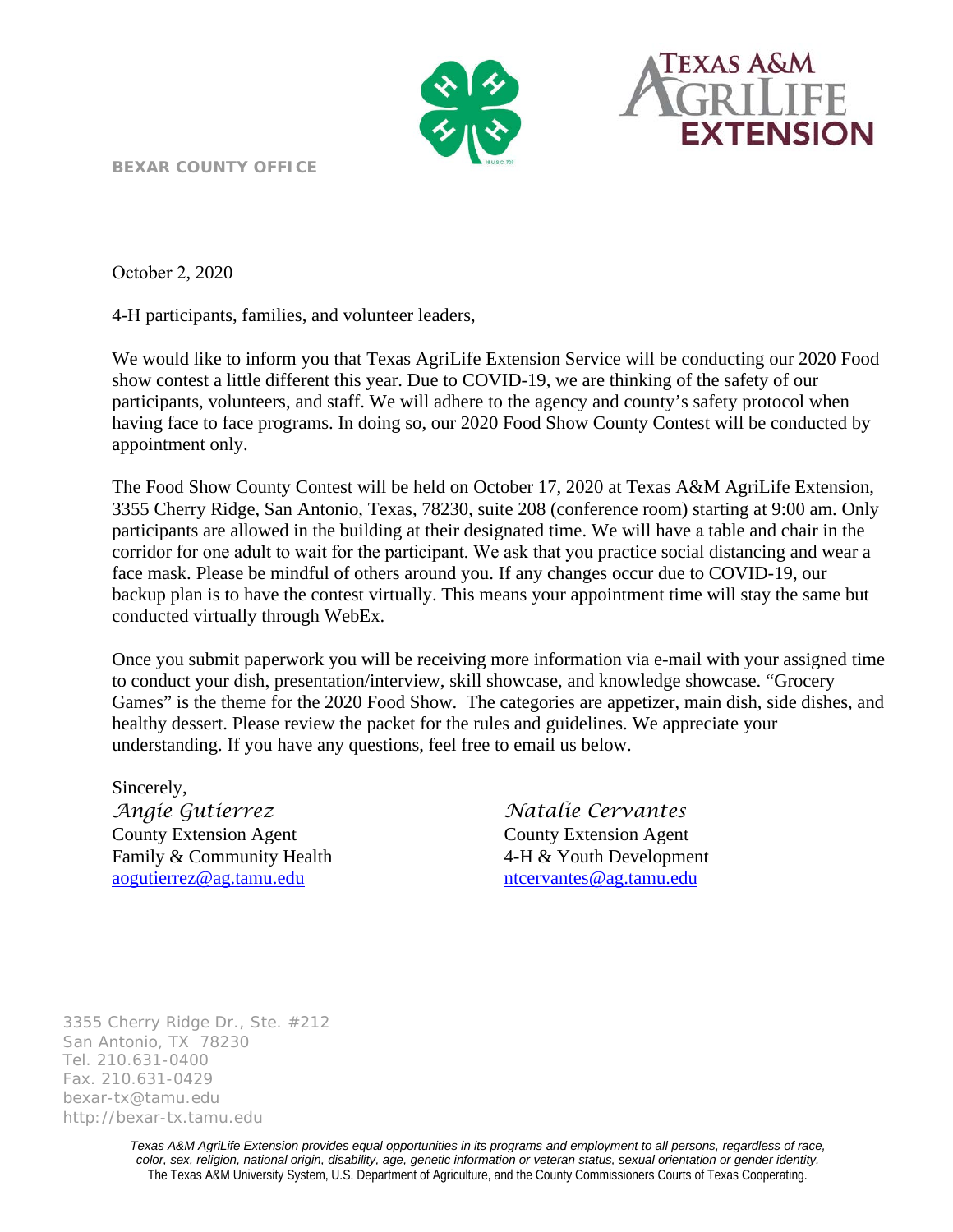# <span id="page-3-0"></span>Texas 4-H Food Show Guide 2020-2021

### GROCERY GAMES...

Let your local food sources quide your healthy recipe selection with only \$10 to spend!

### https://texas4-h.tamu.edu/projects/food-nutrition/

The goal of the Texas 4-H Food Show is to provide an opportunity for 4-H contestants to highlight their culinary skills while also improving their presentation and interview skills. More than 120,000 youth participate in the 4-H Food & Nutrition Project where they learn to prepare nutritious and safe meals and adopt behaviors that can help reduce their risk for chronic disease.

### **OBJECTIVES**

- Develop healthy eating habits to reduce the risk of chronic disease.
- Develop food preparation, safety, and nutrition skills.
- Provide leadership and public speaking opportunities.
- Provide opportunities for participants to connect MyPlate and Dietary Guidelines to their daily lives.
- Learn about nutrients and the health benefits they provide to your body.

NEW

This symbol denotes a new or modified rule for 2020-2021. Read closely!

# REDESIGNED CONTEST FOR 2020-2021

The Texas 4-H Food Show Committee has worked hard to redesign and reenergize the Texas 4-H Food Show! Although the dish component stays the same, two other components have been added to maximize learning and ensure that 4-H members are learning valuable life skills! The new Texas 4-H Food Show will consist of the following components which are explained throughout this guide:

- 1. Dish All Age Groups
- 2. Interview All Age Groups
- 3. Presentation Seniors Only
- 4. Skill Showcase Intermediate & Seniors Only
- 5. Knowledge Showcase Seniors Only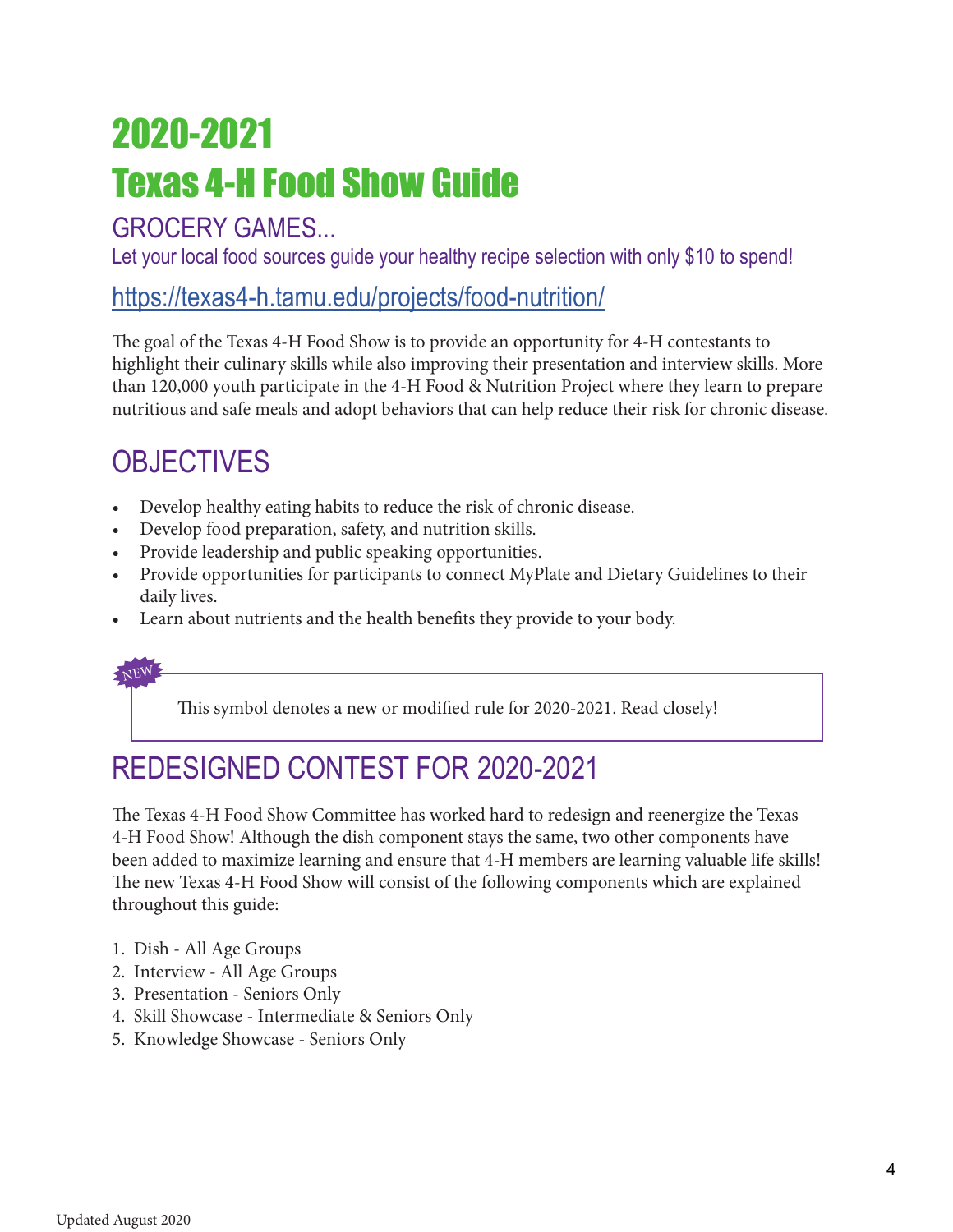<span id="page-4-0"></span>The rules in this guide are for the County 4-H Food Show competition.

- 1. Participants must be 4-H members currently enrolled in a Texas 4-H Youth Development county program and actively participating in the Food and Nutrition project.
- 2. There are three age divisions for competition as outlined below. 4-H members' division is determined by their grade as of August 31, 2020.
	- a. Junior-Grades 3rd, 4th & 5<sup>th</sup>
	- b. Intermediate-Grades 6th, 7th, & 8<sup>th</sup>
	- c. Senior-Grades 9th, 10th, 11th & 12<sup>th</sup>
- 3. An alternate cannot participate in the County Food Show.
- 4. Contestants should wear clothing consistent with professional and safe food handling practices.
- 5. Contest Components
	- a. Each food show participant will complete/compete in each of the following components.
		- i. Dish (All Age Group)
		- ii. Interview ( All Age Groups)
		- iii. Presentation (Seniors Only)
		- iv. Skills Showcase (Intermediates/Seniors Only)
		- v. Knowledge Showcase (Seniors Only)
- 6. Dish Selection
	- a. The selection and knowledge of the dish should highlight that the contestant has learned valuable skills and knowledge related to healthy eating and chronic disease prevention.
	- b. Contestants should ensure they are choosing healthy recipes that follow guidance in the [Recipes](https://texas4-h.tamu.edu/projects/food-nutrition/) [for Good](https://texas4-h.tamu.edu/projects/food-nutrition/) Health resource located at [https://texas4-h.tamu.edu/projects/food-n](https://texas4-h.tamu.edu/projects/food-nutrition/)utrition/
- 7. Dish Categories
	- a. Appetizer
		- i. Traditionally an appetizer is a small dish or food that is eaten prior to the main course. When selecting recipes for this category, contestants should consider foods that are lower in fat, sodium, and calories to not ruin one's appetite.
	- b. Main Dish
		- i. The main dish is usually the heaviest, heartiest, and most substantial dish in a meal. In a meal consisting of several courses, the main dish is served during the main course andis the featured dish of the meal. The key ingredient is usually meat or another protein food, but they may contain other foods.
	- c. Side Dishes
		- i. Side dishes are foods that are usually served along with a main dish or as accompaniments to the main course. Suggested dishes may include salads, cooked vegetables, cooked fruit, pasta or rice dishes, and/or combination vegetable dishes.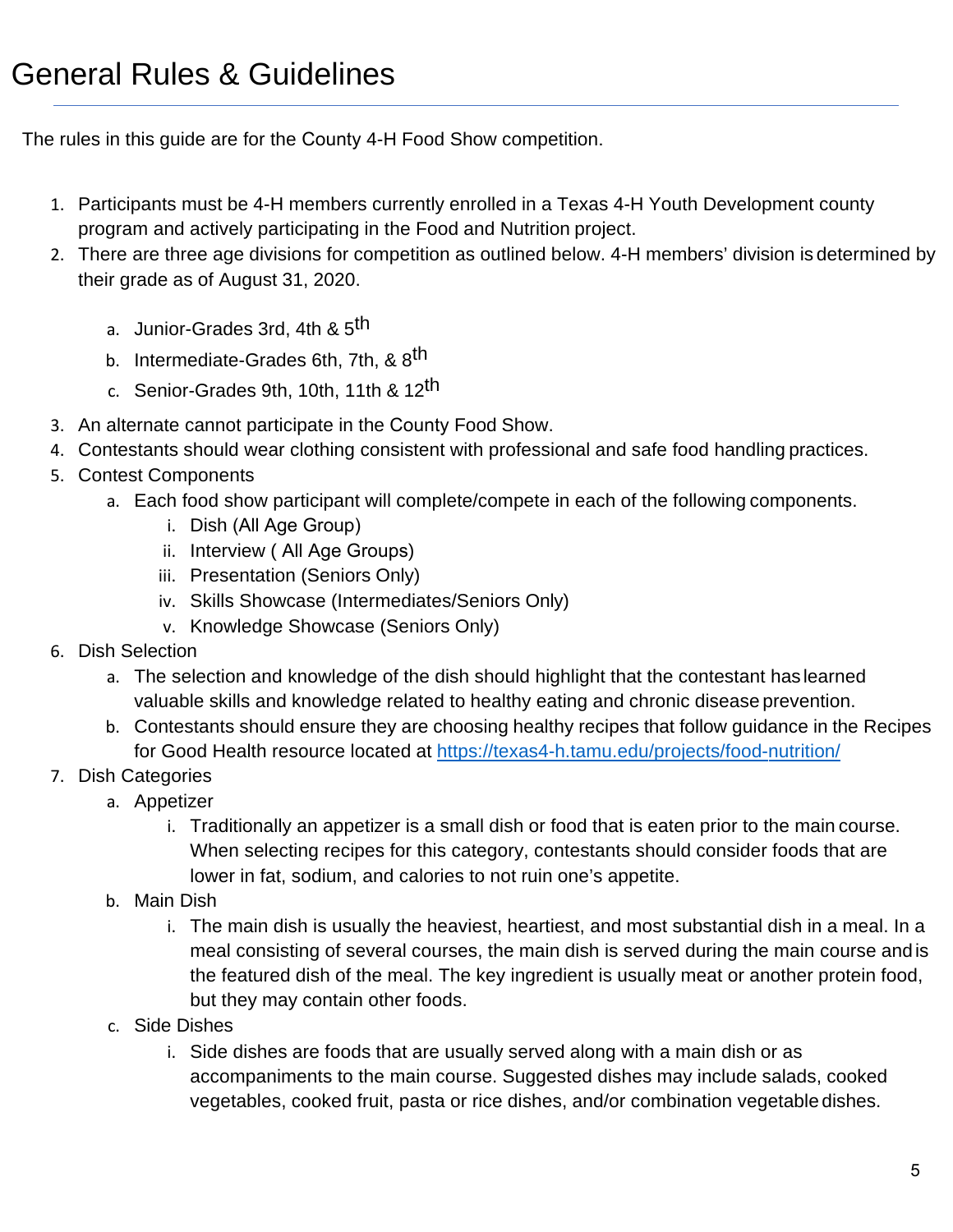- d. Healthy Desserts
	- i. Healthy can still mean delicious when it comes to desserts. Dishes in this category should be served at the end of the meal or for special occasions. Contestants should modify traditional recipes with healthy substitutions and consider MyPlate and Dietary Guidelines when selecting recipes for this category.
- 8. The decision as to whether a dish qualifies in a category will be left entirely to the discretion of the agent during judging at the county level.
- 9. Cost
	- a. The contestant's recipe must cost less than \$10 to prepare (excluding spices and seasonings).
- 10. Recipes
	- a. All participants will upload their recipe when registering for competition in 4-H Connect for County Food Show.
	- b. Failure to upload the recipe at time of registration may result in disqualification.
	- c. Recipes should be typed in the standard recipe format using the enclosed Recipe Submission Checklist as a guide. [\(see page](#page-15-0) 16)
	- d. Total dish serving size MUST be included at the bottom of the recipe.
- 11. Cooking
	- a. Contestants will select and prepare a dish at home and bring it to the contest.
	- b. There will be no actual cooking preparation at the County Food Show.
	- c. Contestants will NOT have access to electrical outlets, microwaves, ovens, refrigerators, freezers, sinks, etc. at the County Food Show.
- 12. Dish Displays
	- a. Dishes may only be accompanied by the following:
		- i. A serving utensil, eating utensil (i.e. spoon, fork)
		- ii. Napkin, Edible garnish, Serving tray (for transportation purposes).
	- b. No decorations.
		- i. Contestants are encouraged to have an appealing "presentation," however, excessive décor, plating, etc. is not acceptable.
	- c. Both disposable and non-disposable serving dishes are acceptable.
- 13. Dish Staging Area
	- a. Contestants will stage their dish in the assigned staging area as designated by county agent.
	- b. Parents/guardians/etc. will NOT be allowed in the contest area (conference room) (which includes staging and holding areas). You may wait outside in designated corridor area, while practicing social distancing with a face mask.
		- i. If the contestant needs assistance preparing their dish for presentation, this should be done before entering the dish into the staging area.
	- c. Hot dishes should be accompanied by a thick place mat, a trivet, or some other type liner to place between the hot dish on the table as a hot dish may damage the table covering.
- 14. Contestant Holding Area AgriLife Staff will direct you to designated area.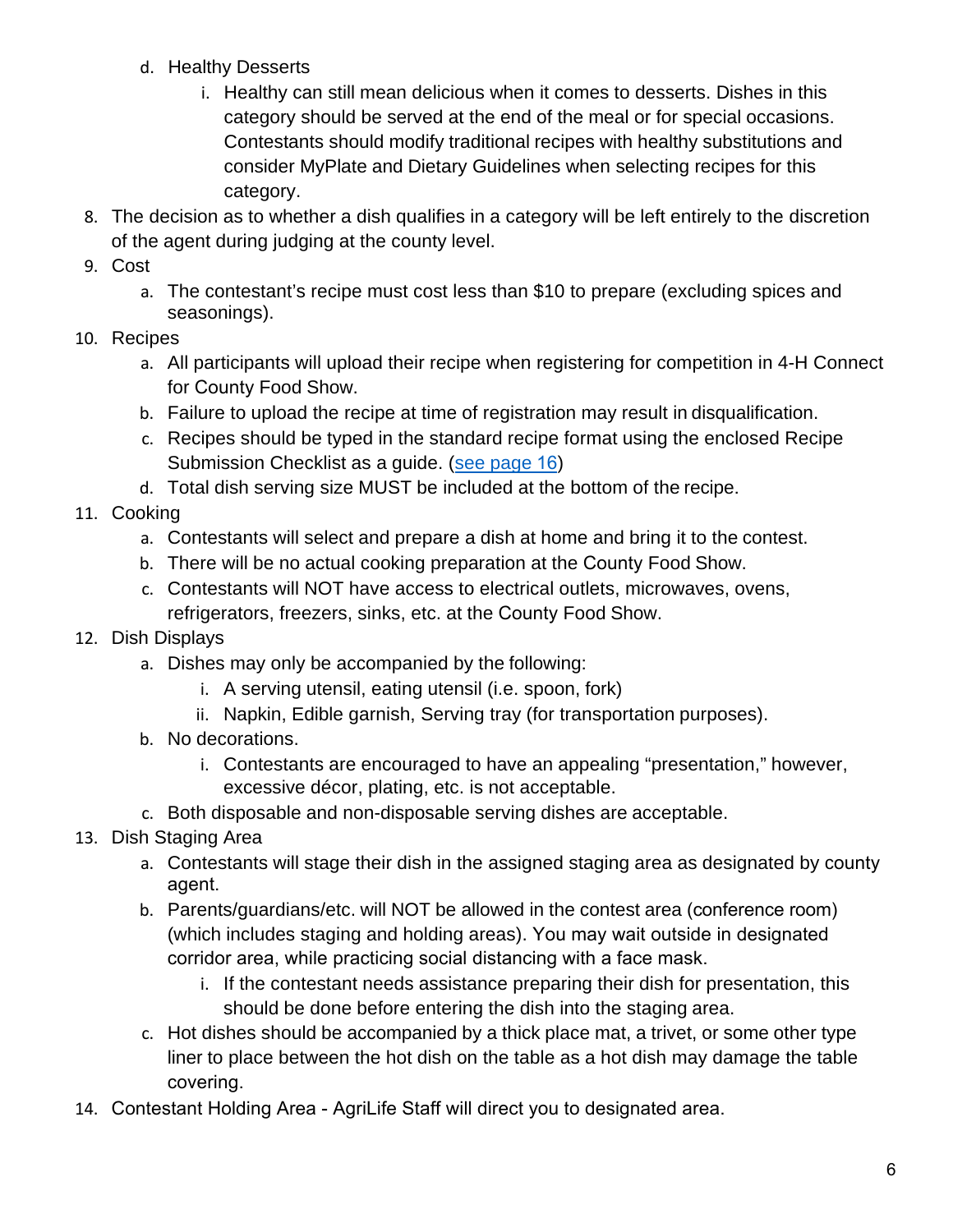#### <span id="page-6-0"></span>**Senior Judging will consist of five components as listed below.**

- 1. Presentation
	- a. Maximum five-minute presentation to introduce themselves and their dish.
	- b. Presentation should include the following:
		- i. Describe the inspiration in choosing the recipe.
		- ii. How the recipe relates to the current theme- "Grocery Games."
		- iii. Areas as indicated on the scorecard [\(see page](#page-8-0) 9)
			- 1. Knowledge of MyPlate
			- 2. Nutrition Knowledge
			- 3. Food Preparation
			- 4. Food Safety Concerns
- 2. Interview
	- a. Four-minute interview
	- b. Judges will ask questions applicable to the attached scorecard.
		- i. This includes but is not limited to basic nutrition, food safety, food preparation, chronic disease prevention, age related nutrition, or other areas of health, as well as project experiences.
	- c. Judges may ask additional questions related to general food and health issues, food systems, food safety.
- 3. Serving
	- a. Senior participants will be required to bring their entire dish to the County Contest and will serve one serving to the judges from their serving dish to the judge's plate during their interview.
	- b. Contestants will have one minute to serve the judges a portion of the dish.
		- i. This allows judges to visually evaluate the dish prepared.
		- ii. Contestants should practice proper food handlingtechniques when presenting food to the judges.
	- c. Judges will not taste the food.
- 4. Skill Showcase
	- a. Contestants will showcase a skill learned in the food and nutrition project area when they bring their dish to be judged as assigned by the judges.
	- b. All materials to demonstrate this skill will be provided.
	- c. Judges will score the skill based on correct procedures, safety, and other pertinent information related to the skill assigned.
	- d. The skill will be assigned during designated judging time for each contestant and not prior.
- 5. Knowledge Show Case
	- a. Contestants will be given a 10-question quiz containing multiple choice and true/false questions with a five minute time frame. Once time is completed, the quiz will be picked up.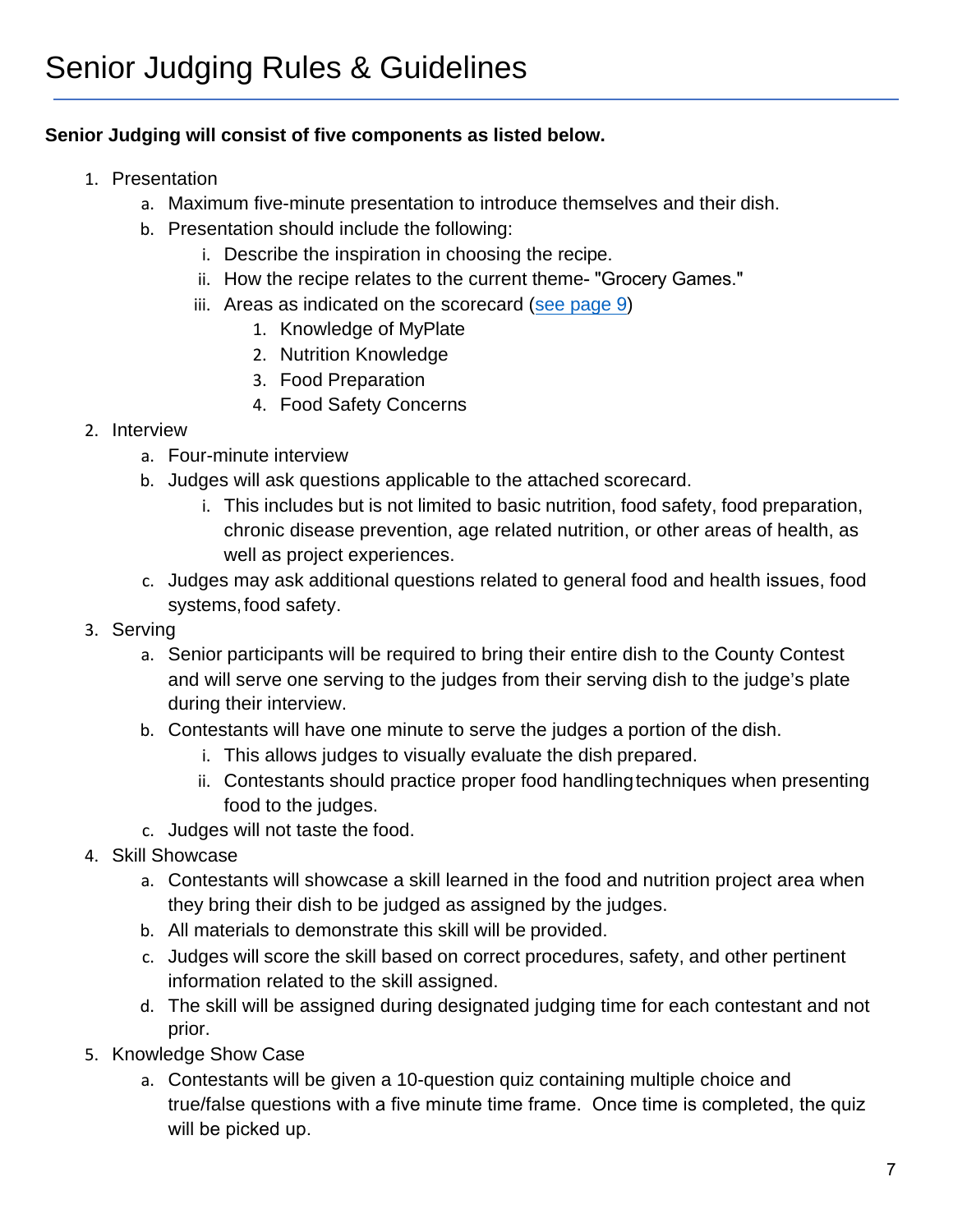- b. The quiz will test contestant's knowledge of food preparation, food safety, kitchen safety, and general nutrition knowledge.
- c. No study materials will be provided; however, contestants should refer to the Texas 4-H Food & Nutrition page (https://texas4-h.tamu.edu/projects/food-nutrition/) for potential resources.

#### *Other Senior Guidelines*

- 1. The top placing Senior in each dish category will advance to District.
	- a. The four (4) SENIORS advancing to State will upload their food show recipe at the same time they register through 4-H Connect for State 4-H Roundup.
	- b. State 4-H Round-Up registration is May 1- 12, 2021.
	- c. The State Food Show is scheduled for Thursday, June 11, 2021, during Texas 4-H Roundup week in College Station.

#### NEW

**PART TWO: SKILL SHOWCASE:** Youth will be judged on an assigned kitchen/cooking type skill. Youth will complete this skill while at the judging table. All materials needed to demonstrate the skill will be provided for the contestant. No other materials may be used other than those provided. The interview judges will score their skill based on correct procedures, safety, and other pertinent information related to the skill assigned. The skill demonstration will include a time limit which will be announced during participant orientation. *Examples of skills to be assigned include, but are not limited to: (Intermediate & Seniors Only)*

| <b>EXAMPLES</b>                                                                                                     |  |  |  |  |  |
|---------------------------------------------------------------------------------------------------------------------|--|--|--|--|--|
| <b>Purpose</b>                                                                                                      |  |  |  |  |  |
| Demonstrate how to properly measure various dry/wet ingredients<br>and/or equivalencies.                            |  |  |  |  |  |
| Liven up a plate with edible products to add color and flavor.                                                      |  |  |  |  |  |
| Create something from fruits and vegetables that illustrates the theme<br>such as ants on a log for a nature theme. |  |  |  |  |  |
| Demonstrate appropriate table setting.                                                                              |  |  |  |  |  |
| Select a knife based upon food to be cut. Demonstrate how to dice,<br>mince, chop a vegetable.                      |  |  |  |  |  |
| Explain food safety, cutting boards, knives, gloves, handwashing when<br>using either raw or fresh foods.           |  |  |  |  |  |
| Demonstrate how to use a small kitchen appliance or gadget properly<br>and safely.                                  |  |  |  |  |  |
| Plan a meal using MyPlate and/or grocery store ad.                                                                  |  |  |  |  |  |
| Demonstrate how to properly select a food product based on quality,<br>variety, or type.                            |  |  |  |  |  |
|                                                                                                                     |  |  |  |  |  |

**PART THREE: KNOWLEDGE SHOWCASE:** Youth will need to employ their decision making and knowledge related to food purchasing, preparation, nutrition, and food safety to answer questions on a quiz. There will be a designated time for contestants to take this quiz. No study materials will be provided; however, contestants should refer to the Texas 4-H Food & Nutrition page (https://texas4-h.tamu.edu/projects/food-nutrition/) for potential resources.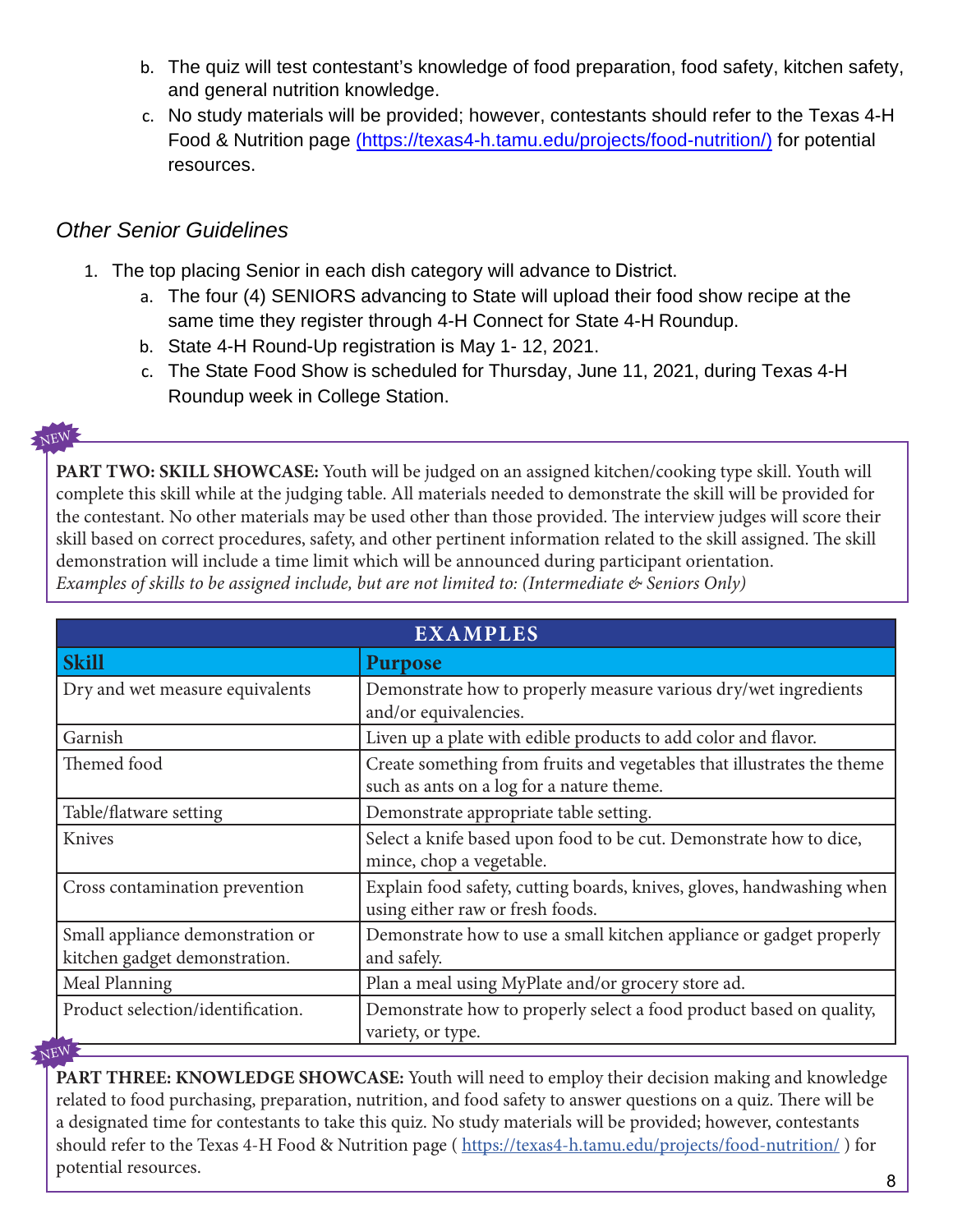<span id="page-8-1"></span><span id="page-8-0"></span>

| <b>County Food Show</b>                            |                                        |                 |           |                 |                        |  |  |  |
|----------------------------------------------------|----------------------------------------|-----------------|-----------|-----------------|------------------------|--|--|--|
| <b>Senior Score Card</b>                           |                                        |                 |           |                 |                        |  |  |  |
| Contestant Name:                                   |                                        |                 |           |                 | County:                |  |  |  |
|                                                    |                                        |                 |           |                 |                        |  |  |  |
| Entry Category: ______ Appetizer                   |                                        |                 | Main Dish | Side Dish       | <b>Healthy Dessert</b> |  |  |  |
|                                                    |                                        |                 |           | <b>Comments</b> |                        |  |  |  |
| <b>I. PRESENTATION</b>                             |                                        |                 |           |                 |                        |  |  |  |
| <b>Theme:</b>                                      |                                        |                 |           |                 |                        |  |  |  |
| Is theme represented in this entry?                |                                        |                 |           |                 |                        |  |  |  |
| <b>Knowledge of MyPlate:</b>                       |                                        |                 |           |                 |                        |  |  |  |
| Food group of individual ingredients               |                                        |                 |           |                 |                        |  |  |  |
| Serving amount needed from each group daily        |                                        |                 |           |                 |                        |  |  |  |
| Food group that dish falls into                    |                                        |                 |           |                 |                        |  |  |  |
| Know ledge of personal healthy lifestyles choices  |                                        |                 |           |                 |                        |  |  |  |
| based on dietary guidelines                        |                                        |                 |           |                 |                        |  |  |  |
| <b>Nutrition Knowledge:</b>                        |                                        |                 |           |                 |                        |  |  |  |
| Contestant understands what this dish              |                                        |                 |           |                 |                        |  |  |  |
| contributes to the diet                            |                                        |                 |           |                 |                        |  |  |  |
| <b>Food Preparation:</b>                           |                                        |                 |           |                 |                        |  |  |  |
| Knows the key steps in preparation of food and     |                                        |                 |           |                 |                        |  |  |  |
| function of ingredients                            |                                        |                 |           |                 |                        |  |  |  |
| <b>Food Safety Concerns &amp; Practices:</b>       |                                        |                 |           |                 |                        |  |  |  |
| Know s food safety concerns in preparation and     |                                        |                 |           |                 |                        |  |  |  |
| storage of dish                                    |                                        |                 |           |                 |                        |  |  |  |
| <b>II. INTERVIEW</b> (category specific)           |                                        |                 |           |                 |                        |  |  |  |
| <b>Judge's Questions</b>                           |                                        |                 |           |                 |                        |  |  |  |
|                                                    |                                        |                 |           |                 |                        |  |  |  |
| <b>4-H Food &amp; Nutrition Project Activities</b> |                                        |                 |           |                 |                        |  |  |  |
|                                                    |                                        |                 |           |                 |                        |  |  |  |
| <b>III. FOOD PRESENTATION/QUALITY</b>              |                                        |                 |           |                 |                        |  |  |  |
| Appearance of food (texture, uniformity)           |                                        |                 |           |                 |                        |  |  |  |
| Garnishing                                         |                                        |                 |           |                 |                        |  |  |  |
| IV. EFFECTIVENESS OF COMMUNICATION                 |                                        |                 |           |                 |                        |  |  |  |
| Voice, poise, personal appearance                  |                                        |                 |           |                 |                        |  |  |  |
| <b>V. SKILL SHOWCASE</b>                           |                                        |                 |           |                 |                        |  |  |  |
|                                                    | Proper demonstration of assigned skill |                 |           |                 |                        |  |  |  |
| <b>Additional Comments:</b>                        |                                        |                 |           |                 |                        |  |  |  |
|                                                    |                                        |                 |           |                 |                        |  |  |  |
|                                                    |                                        |                 |           |                 |                        |  |  |  |
|                                                    |                                        |                 |           |                 |                        |  |  |  |
|                                                    |                                        |                 |           |                 |                        |  |  |  |
|                                                    |                                        | Judges Initials |           |                 |                        |  |  |  |
| Revised August 2020                                |                                        |                 |           |                 |                        |  |  |  |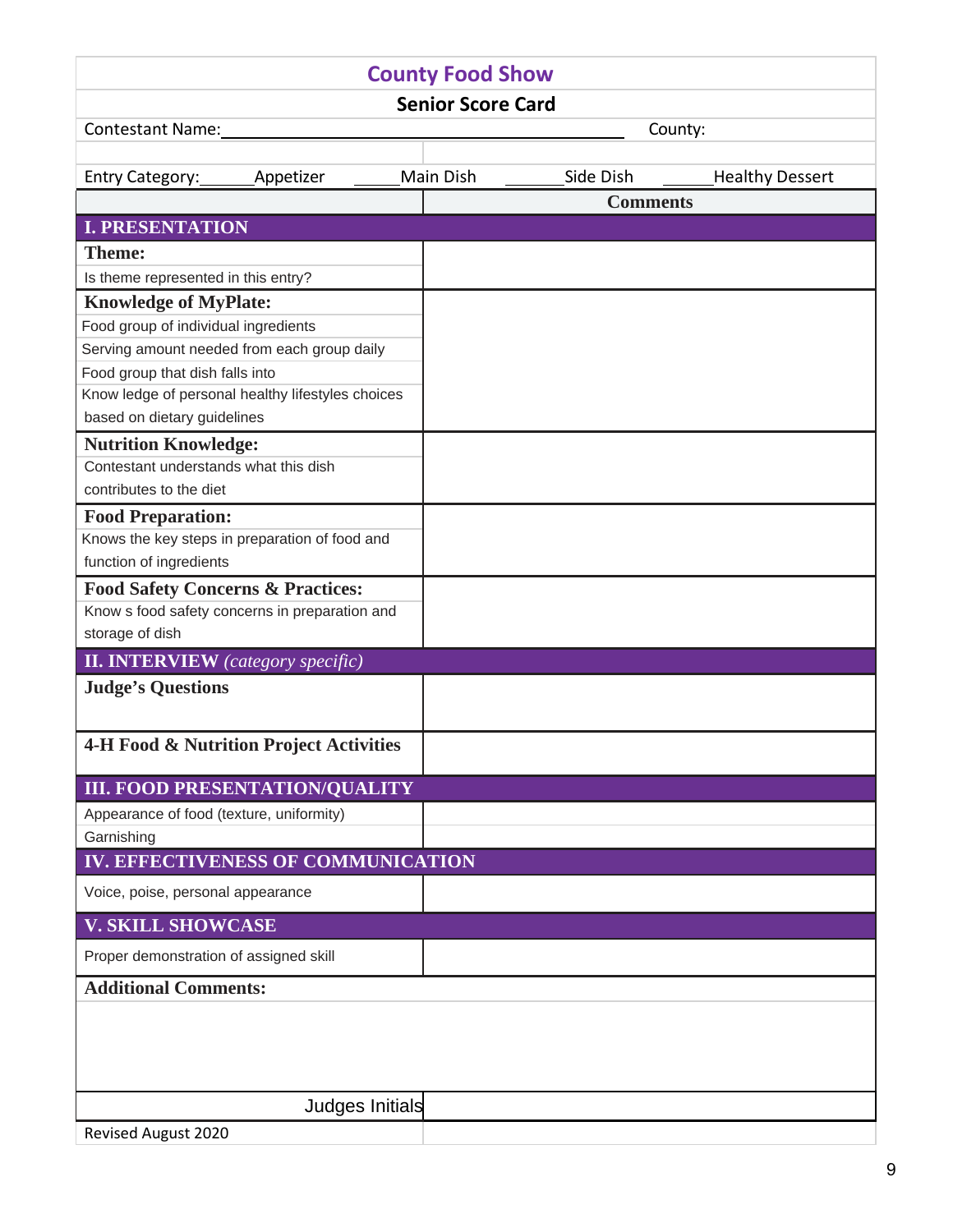#### <span id="page-9-0"></span>**Intermediate Judging will consist of two components as listed below.**

- 1. Interview
	- a. Five-minute interview
		- i. Junior contestants will NOT give a prepared presentation. If the contestant begins to present the judges will ask the contestant to stop and remind contestant this is an interview only.
	- b. Judges will ask questions applicable to the attached scorecard.
		- i. This includes but is not limited to basic nutrition, food safety, food preparation, chronic disease prevention, age related nutrition, or other areas of health, as well as project experiences.
	- c. Judges may ask additional questions related to general food and health issues, food systems, food safety.
	- d. [Possible Samp](#page-11-0)le Question (See page 15)
- 2. Skill Showcase
	- a. Contestants will showcase a skill learned in the food and nutrition project area when they bring their dish to be judged as assigned by the judges.
	- b. All materials to demonstrate this skill will be provided.
	- c. Judges will score the skill based on correct procedures, safety, and other pertinent information related to the skill assigned.
	- d. The skill will be assigned during designated judging time for each contestant and not prior.

Serving Size/ Dish Display

- 1. Intermediate participants will only bring, display, and present to the judges a single serving of the dish instead of the entire dish.
- 2. Intermediates will not "serve the judges" as the dish they present will only be a single serving and therefore does not need to be "served."
- 3. Judges will not taste the food.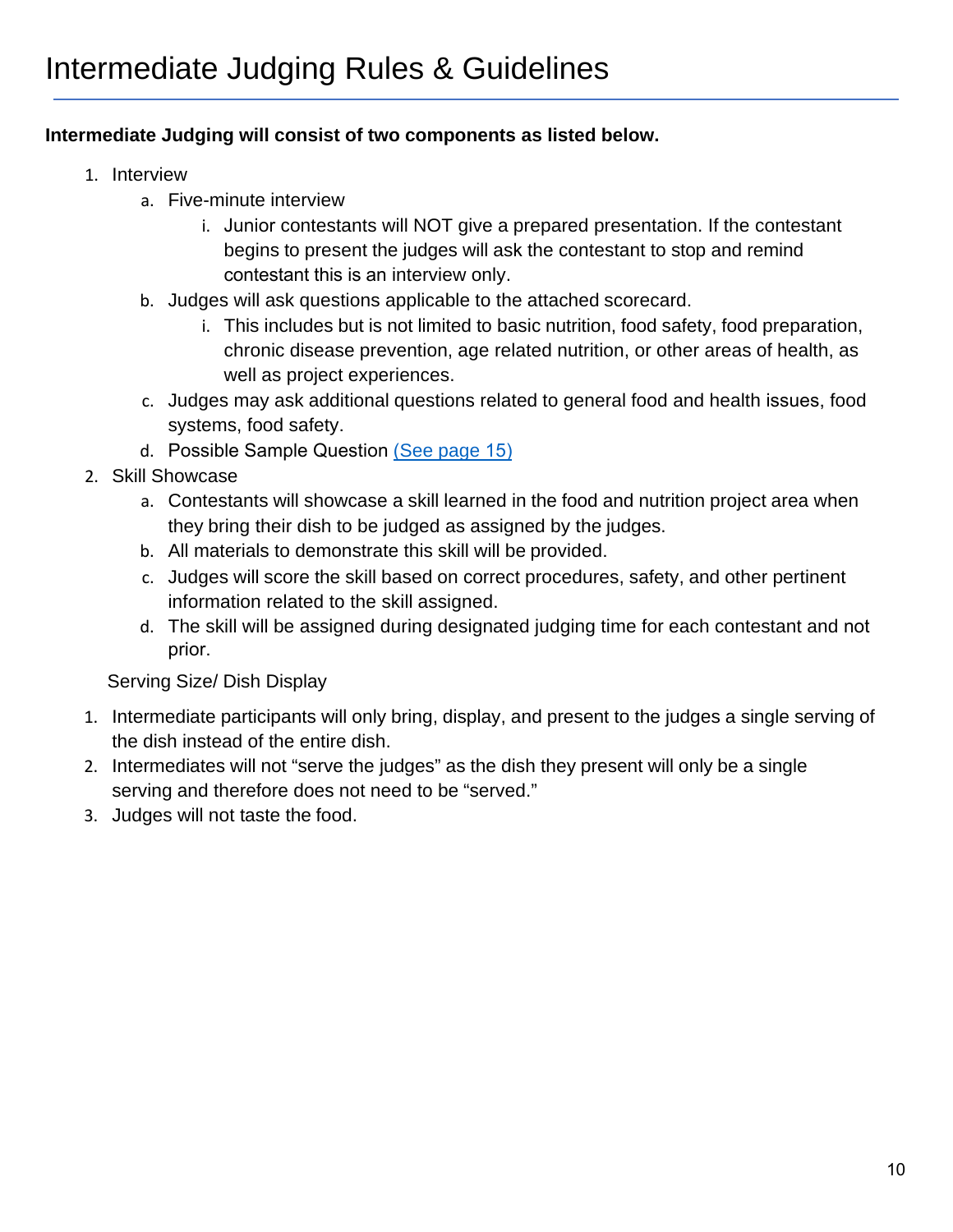| <b>County Food Show</b>                                                          |           |                 |           |  |                 |         |                        |
|----------------------------------------------------------------------------------|-----------|-----------------|-----------|--|-----------------|---------|------------------------|
| <b>Intermediate Score Card</b>                                                   |           |                 |           |  |                 |         |                        |
| Contestant Name:                                                                 |           |                 |           |  |                 | County: |                        |
|                                                                                  |           |                 |           |  |                 |         |                        |
| Entry Category:                                                                  | Appetizer |                 | Main Dish |  | Side Dish       |         | <b>Healthy Dessert</b> |
|                                                                                  |           |                 |           |  | <b>Comments</b> |         |                        |
| <b>I. INTERVIEW</b>                                                              |           |                 |           |  |                 |         |                        |
| <b>Theme:</b>                                                                    |           |                 |           |  |                 |         |                        |
| Is theme represented in this entry?                                              |           |                 |           |  |                 |         |                        |
| <b>Knowledge of MyPlate:</b>                                                     |           |                 |           |  |                 |         |                        |
| Food group of individual ingredients                                             |           |                 |           |  |                 |         |                        |
| Serving amount needed from each group daily                                      |           |                 |           |  |                 |         |                        |
| Food group that dish falls into                                                  |           |                 |           |  |                 |         |                        |
| Know ledge of personal healthy lifestyles choices<br>based on dietary guidelines |           |                 |           |  |                 |         |                        |
| <b>Nutrition Knowledge:</b>                                                      |           |                 |           |  |                 |         |                        |
| Contestant understands what this dish<br>contributes to the diet                 |           |                 |           |  |                 |         |                        |
| <b>Food Preparation:</b>                                                         |           |                 |           |  |                 |         |                        |
| Knows the key steps in preparation of food and<br>function of ingredients        |           |                 |           |  |                 |         |                        |
| <b>Food Safety Concerns &amp; Practices:</b>                                     |           |                 |           |  |                 |         |                        |
| Know s food safety concerns in preparation and                                   |           |                 |           |  |                 |         |                        |
| storage of dish                                                                  |           |                 |           |  |                 |         |                        |
| <b>Judge's Questions</b>                                                         |           |                 |           |  |                 |         |                        |
|                                                                                  |           |                 |           |  |                 |         |                        |
| <b>4-H Food &amp; Nutrition Project Activities</b>                               |           |                 |           |  |                 |         |                        |
| <b>II. FOOD PRESENTATION/QUALITY</b>                                             |           |                 |           |  |                 |         |                        |
| Appearance of food (texture, uniformity)                                         |           |                 |           |  |                 |         |                        |
| Garnishing                                                                       |           |                 |           |  |                 |         |                        |
| <b>III. EFFECTIVENESS OF COMMUNICATION</b>                                       |           |                 |           |  |                 |         |                        |
| Voice, poise, personal appearance                                                |           |                 |           |  |                 |         |                        |
| <b>IV. SKILL SHOWCASE</b>                                                        |           |                 |           |  |                 |         |                        |
| Proper demonstration of assigned skill                                           |           |                 |           |  |                 |         |                        |
| <b>Additional Comments:</b>                                                      |           |                 |           |  |                 |         |                        |
|                                                                                  |           |                 |           |  |                 |         |                        |
|                                                                                  |           |                 |           |  |                 |         |                        |
|                                                                                  |           |                 |           |  |                 |         |                        |
|                                                                                  |           |                 |           |  |                 |         |                        |
|                                                                                  |           | Judges Initials |           |  |                 |         |                        |
| <b>Revised August 2020</b>                                                       |           |                 |           |  |                 |         |                        |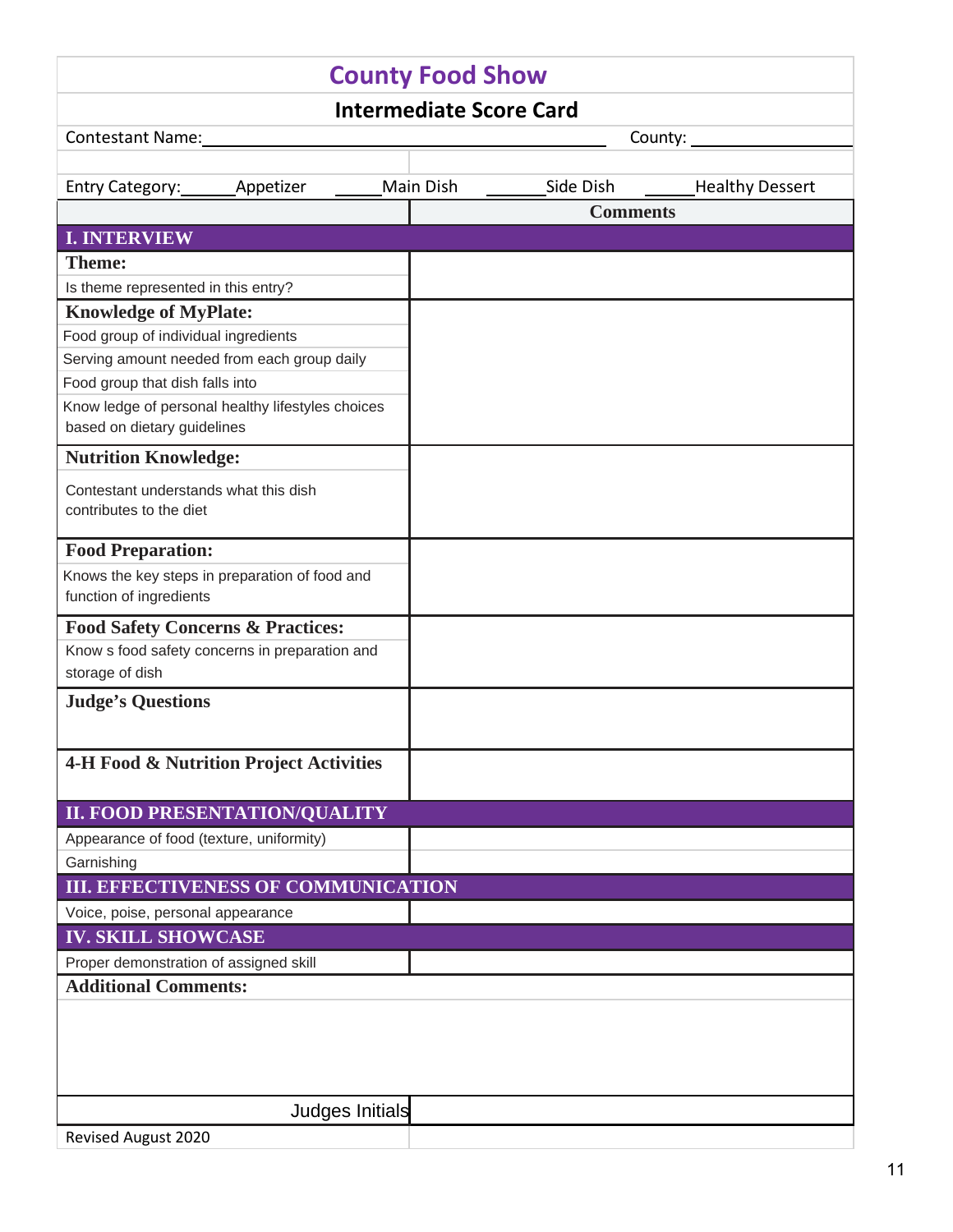#### <span id="page-11-0"></span>**Junior Judging will consist of one component as listed below.**

- 1. Interview
	- a. Five-minute interview
		- i. Junior contestants will NOT give a prepared presentation. If the contestant begins to present the judges will ask the contestant to stop and remind contestant this is an interview only.
	- b. Judges will ask questions applicable to the attached scorecard
		- i. This includes but is not limited to basic nutrition, food safety, food preparation, chronic disease prevention, age related nutrition, or other areas of health, as well as project experiences.
	- c. Judges may ask additional questions related to general food and health issues, food systems, food safety, or food/health issues.
	- d. [Possible Sam](#page-11-0)[p](#page-13-0)le Questions (See page 15) for possible questions

Serving Size/ Dish Display

- 1. Junior participants will only bring, display, and present to the judges a single serving of the dish instead of the entire dish.
- 2. Juniors will not "serve the judges" as the dish they present will only be a single serving and therefore does not need to be "served."
- 3. Judges will not taste the food.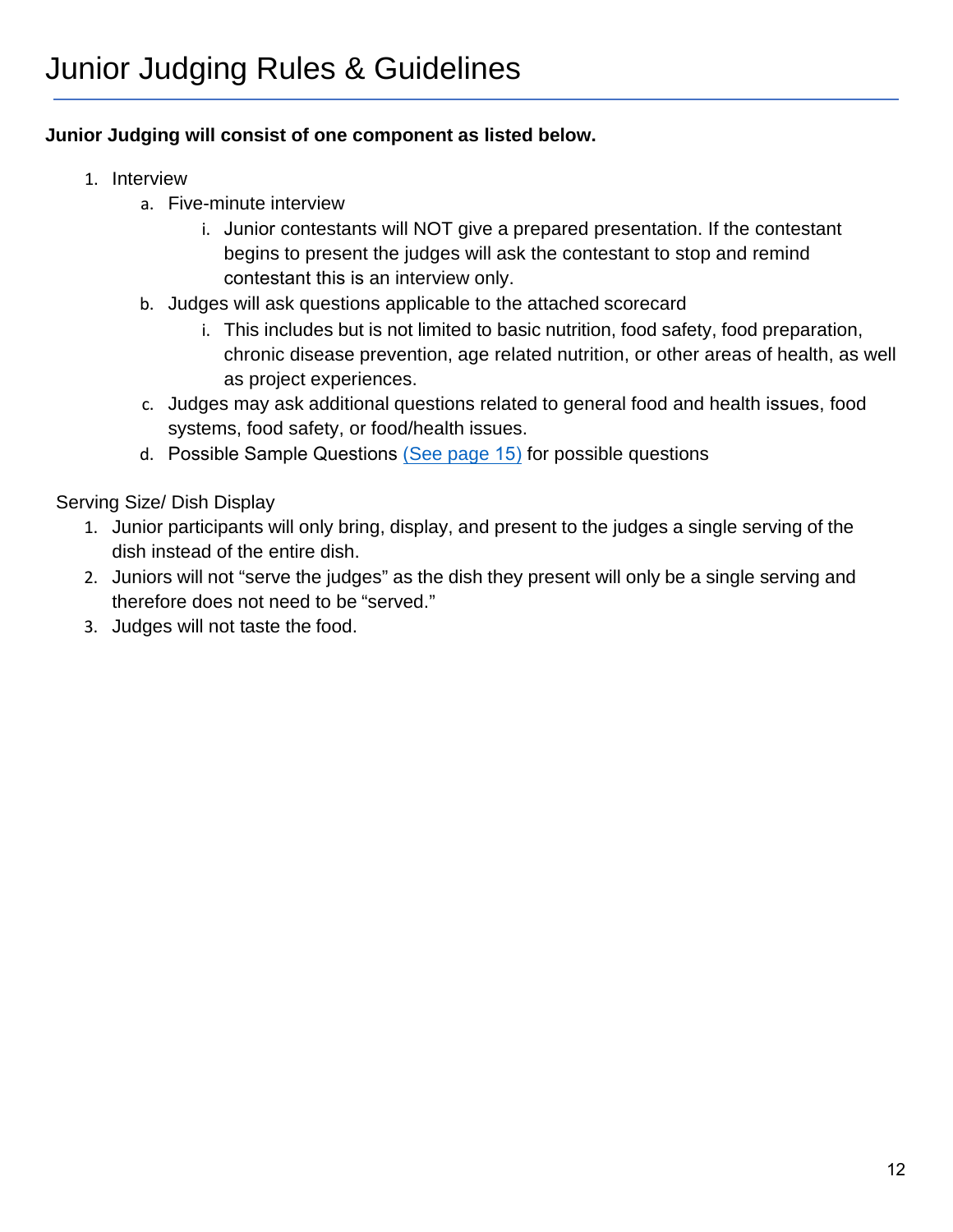| <b>County Food Show</b>                            |                 |  |           |  |           |                 |                        |  |
|----------------------------------------------------|-----------------|--|-----------|--|-----------|-----------------|------------------------|--|
| <b>Junior Score Card</b>                           |                 |  |           |  |           |                 |                        |  |
| Contestant Name:                                   |                 |  |           |  |           | County:         |                        |  |
|                                                    |                 |  |           |  |           |                 |                        |  |
| Entry Category: ______ Appetizer                   |                 |  | Main Dish |  | Side Dish |                 | <b>Healthy Dessert</b> |  |
|                                                    |                 |  |           |  |           | <b>Comments</b> |                        |  |
| <b>I. INTERVIEW</b>                                |                 |  |           |  |           |                 |                        |  |
| <b>Theme:</b>                                      |                 |  |           |  |           |                 |                        |  |
| Is theme represented in this entry?                |                 |  |           |  |           |                 |                        |  |
| <b>Knowledge of MyPlate:</b>                       |                 |  |           |  |           |                 |                        |  |
| Food group of individual ingredients               |                 |  |           |  |           |                 |                        |  |
| Serving amount needed from each group daily        |                 |  |           |  |           |                 |                        |  |
| Food group that dish falls into                    |                 |  |           |  |           |                 |                        |  |
| Know ledge of personal healthy lifestyles choices  |                 |  |           |  |           |                 |                        |  |
| based on dietary guidelines                        |                 |  |           |  |           |                 |                        |  |
| <b>Nutrition Knowledge:</b>                        |                 |  |           |  |           |                 |                        |  |
| Contestant understands what this dish              |                 |  |           |  |           |                 |                        |  |
| contributes to the diet                            |                 |  |           |  |           |                 |                        |  |
| <b>Food Preparation:</b>                           |                 |  |           |  |           |                 |                        |  |
| Knows the key steps in preparation of food and     |                 |  |           |  |           |                 |                        |  |
| function of ingredients                            |                 |  |           |  |           |                 |                        |  |
| <b>Food Safety Concerns &amp; Practices:</b>       |                 |  |           |  |           |                 |                        |  |
| Know s food safety concerns in preparation and     |                 |  |           |  |           |                 |                        |  |
| storage of dish                                    |                 |  |           |  |           |                 |                        |  |
| <b>Judge's Questions</b>                           |                 |  |           |  |           |                 |                        |  |
| <b>4-H Food &amp; Nutrition Project Activities</b> |                 |  |           |  |           |                 |                        |  |
| <b>II. FOOD EVALUATION</b>                         |                 |  |           |  |           |                 |                        |  |
| <b>Food Presentation/Quality:</b>                  |                 |  |           |  |           |                 |                        |  |
| Appearance of food (texture, uniformity)           |                 |  |           |  |           |                 |                        |  |
| Garnishing                                         |                 |  |           |  |           |                 |                        |  |
| <b>III. EFFECTIVENESS OF COMMUNICATION</b>         |                 |  |           |  |           |                 |                        |  |
| Voice, poise, personal appearance                  |                 |  |           |  |           |                 |                        |  |
| <b>Additional Comments:</b>                        |                 |  |           |  |           |                 |                        |  |
|                                                    |                 |  |           |  |           |                 |                        |  |
|                                                    |                 |  |           |  |           |                 |                        |  |
|                                                    | Judges Initials |  |           |  |           |                 |                        |  |
| Revised August 2020                                |                 |  |           |  |           |                 |                        |  |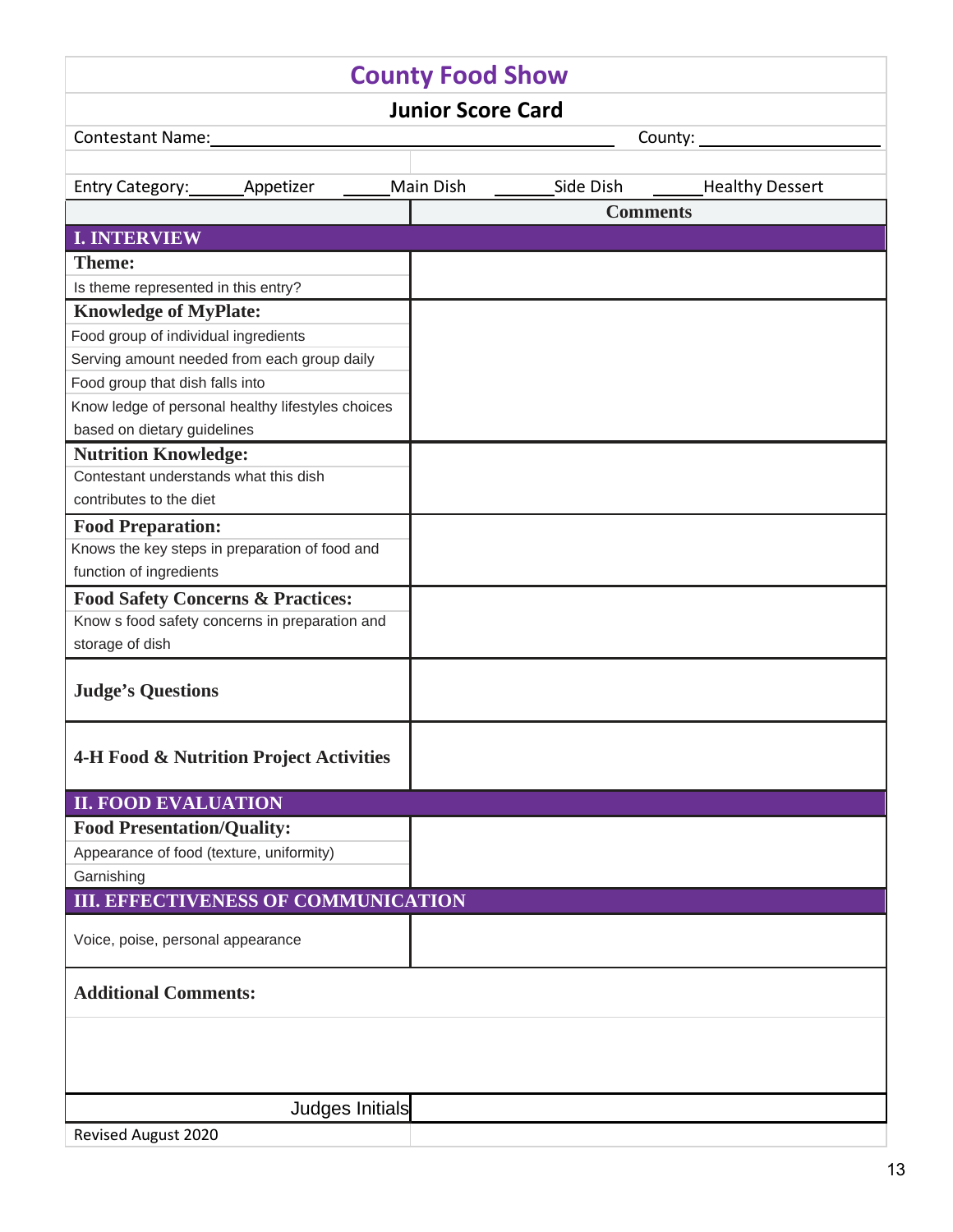# <span id="page-13-0"></span>Junior & Intermediate Sample Questions

- 1. What are the key nutrients you would get from your recipe? Why do you need these nutrients?
- 2. What are the preparation steps in your recipe and why are they important?
- 3. What did you learn about food safety in your foods & nutrition project?
- 4. Tell me about one of the ingredients in your dish and why it is important in your recipe?
- 5. (Function of ingredients)
- 6. What have you learned in your foods project about healthy eating?
- 7. Give one example of a food from each My Plate section.
- 8. Other than My Plate, what should you consider when planning a meal?
- 9. What did you learn in your foods and nutrition project that you thought was most important in Community Services, Leadership and Workshops?
- 10. Could you substitute anything in your recipe to make it healthier or modify the taste?
- 11. What is the cost of your dish?
- 12. Give one example of how you incorporated the theme into your dish / dish selection.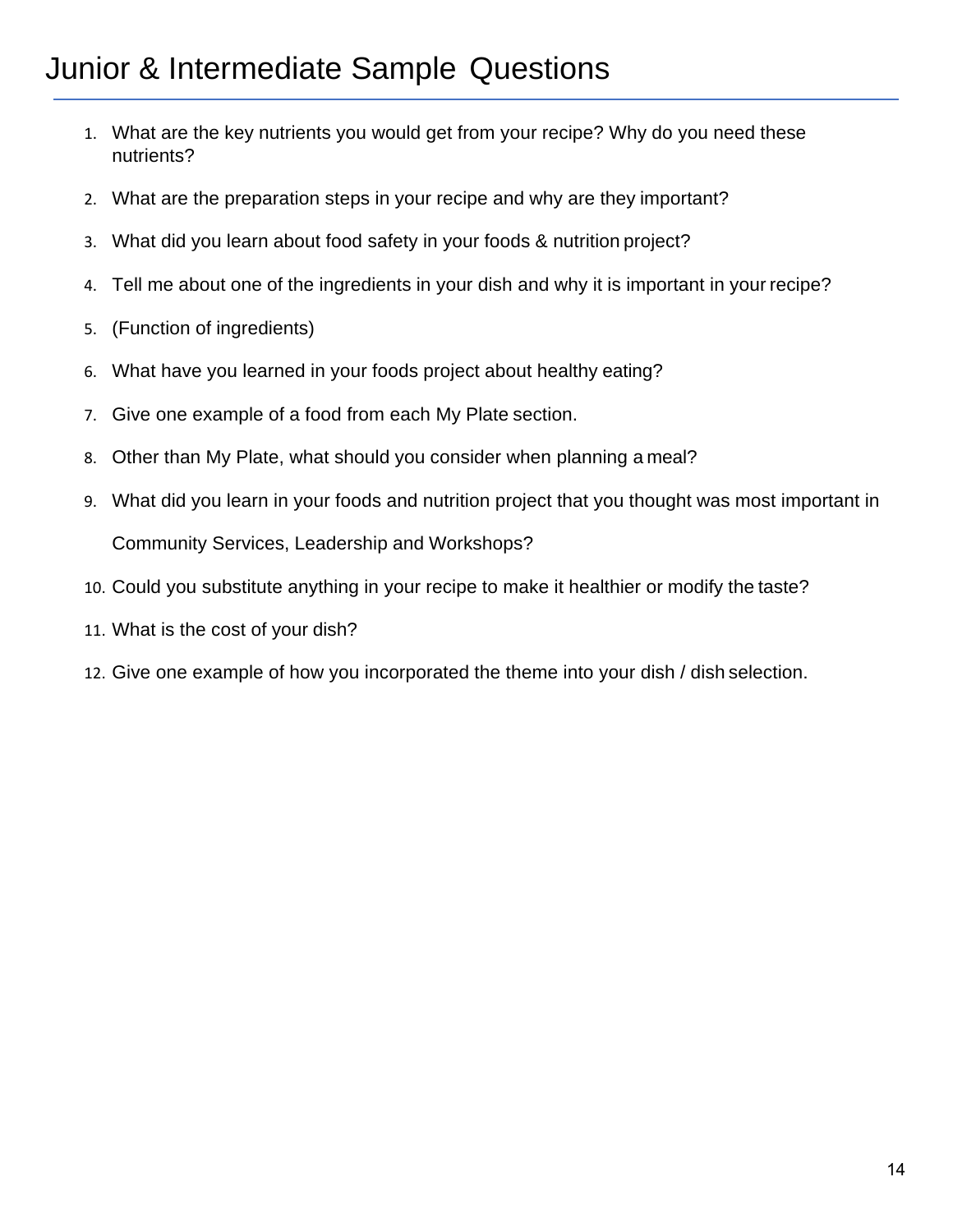<span id="page-14-0"></span>Participants are encouraged to use the following resources as a foundation to learning nutrition, food safety, and food preparation knowledge. Participants should not solely rely on these resources but seek other credible resources to expand their knowledge and expertise.

### *NUTRITION RESOURCES*

- **M**<sub>v</sub>Plate
	- o <http://www.choosemyplate.gov/>
- Food Safety
	- o <https://texas4-h.tamu.edu/projects/food-nutrition/>
- Dietary Guidelines for Americans
	- o <http://health.gov/DietaryGuidelines/>
- Preparation Principles & Function of Ingredients
	- o [https://texas4-h.tamu.edu/wp-content/uploads/Preparation-Principles-and-Function-of-](https://texas4-h.tamu.edu/wp-content/uploads/Preparation-Principles-and-Function-of-Ingredients.pdf)[Ingredients.pdf](https://texas4-h.tamu.edu/wp-content/uploads/Preparation-Principles-and-Function-of-Ingredients.pdf)
- Know Your Nutrients o [https://texas4-h.tamu.edu/wp-content/uploads/Know-Your-Nutrients\\_FINAL.pdf](https://texas4-h.tamu.edu/wp-content/uploads/Know-Your-Nutrients_FINAL.pdf)
- Nutrient Needs at a Glance
	- o [http://texas4-h.tamu.edu/wp-content/uploads/2015/09/](http://fcs.tamu.edu/food_and_nutrition/pdf/nutrient-needs-at-a-glance-%20E-589.pdf) healthy lifestyles foodchallenge nutrients.pdf

### *THEME RESOURCES*

- 10 Tips: Save More at the Grocery Store
	- o <https://www.choosemyplate.gov/ten-tips-save-more-at-the-grocery-store>
- 20 Money Saving Grocery Shopping Tips
	- o [https://www.eatright.org/food/planning-and-prep/eat-right-on-a-budget/20-money](https://www.eatright.org/food/planning-and-prep/eat-right-on-a-budget/20-money-saving-grocery-shoppingtips)savin[g-grocery-shopping-tips](https://www.eatright.org/food/planning-and-prep/eat-right-on-a-budget/20-money-saving-grocery-shoppingtips)
	- [10 Tips for Hea](https://www.eatright.org/food/planning-and-prep/eat-right-on-a-budget/20-money-saving-grocery-shoppingtips)lthy Grocery Shopping
		- o <https://www.webmd.com/food-recipes/features/10-tips-for-healthy-grocery-shopping#1>
- Eating Better on a Budget
	- o https://choosemyplate[prod.azureedge.net/sites/default/files/tentips/DGTipsheet16EatingBetterOnABudg](https://choosemyplate-prod.azureedge.net/sites/default/files/tentips/DGTipsheet16EatingBetterOnABudget.pdf) et.pdf
- [Smart](https://choosemyplate-prod.azureedge.net/sites/default/files/tentips/DGTipsheet16EatingBetterOnABudget.pdf) [Shopping for](https://choosemyplate-prod.azureedge.net/sites/default/files/tentips/DGTipsheet9SmartShopping.pdf) Veggies and Fruits
	- o https://choosemyplate[prod.azureedge.net/sites/default/files/tentips/DGTipsheet9SmartShoppin](https://choosemyplate-prod.azureedge.net/sites/default/files/tentips/DGTipsheet9SmartShopping.pdf)g.pdf
- Str[etch yo](https://choosemyplate-prod.azureedge.net/sites/default/files/tentips/DGTipsheet9SmartShopping.pdf)ur Food Dollars At the Grocery Store
	- o https://hgic.clemson.edu/factsheet/stretch-your-food-dollars-part-2-at-the-grocery[store/](https://hgic.clemson.edu/factsheet/stretch-your-food-dollars-part-2-at-the-grocery-store/)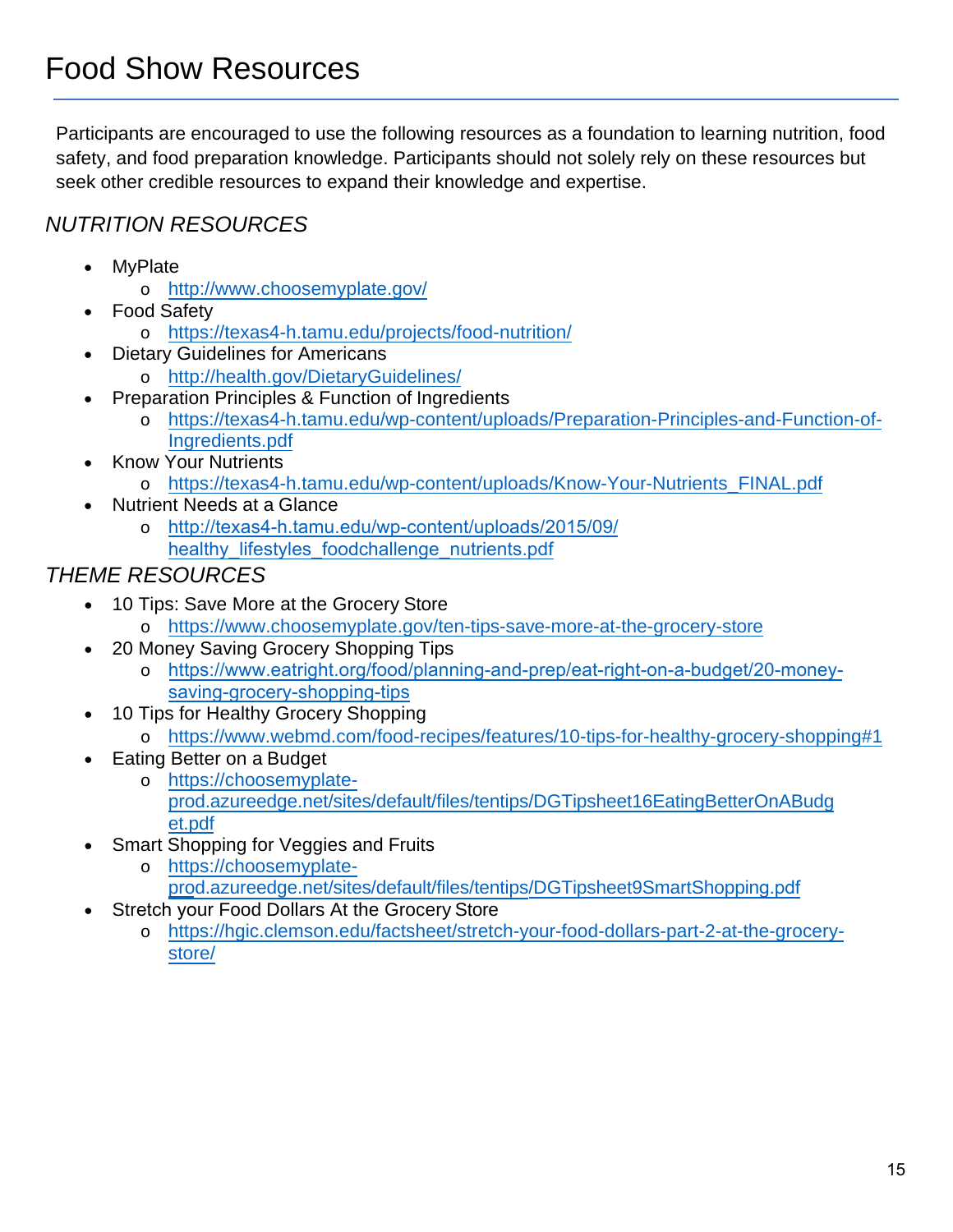## <span id="page-15-0"></span>FOOD SHOW RECIPE SUBMISSION CHECKLIST

*Recipes for Texas 4-H Food Show should adhere to the guidelines below. Please use this checklist to ensure recipes are correctly written.*

|                                                                                                                                                                | <b>YES</b> | N <sub>O</sub> |
|----------------------------------------------------------------------------------------------------------------------------------------------------------------|------------|----------------|
| DOES YOUR RECIPE HAVE ALL OF THESE PARTS?                                                                                                                      |            |                |
| Name of recipe                                                                                                                                                 |            |                |
| Complete list of ingredients                                                                                                                                   |            |                |
| Size cans, number of packages, cans, etc. given<br>*EX: 10 oz box chopped frozen spinach NOT Spinach, box of<br>spinach or frozen spinach                      |            |                |
| Description for combining all ingredients                                                                                                                      |            |                |
| <b>LIST OF INGREDIENTS</b><br>Ingredients are listed in order in which they are used in directions                                                             |            |                |
| Ingredients listed as they are measured.<br>*EX: 1/4 cup chopped onion, not 1/4 cup onion chopped.<br>*EX: 1 green pepper, chopped, not 1 chopped green pepper |            |                |
| Measurements given in common fractions<br>*Ex: 1/4 cup, 2 tablespoons, 1 teaspoon                                                                              |            |                |
| All measurements are spelled out, not abbreviated.<br>*Ex: cup, teaspoon, tablespoon, size can, etc.<br>*Ex: 4-ounce can                                       |            |                |
| No brand names are used.                                                                                                                                       |            |                |
| Complete description of ingredients is included<br>*EX: low-fat; packed in syrup; reduced fat; etc.                                                            |            |                |
| <b>DIRECTIONS</b>                                                                                                                                              |            |                |
| Clear instructions used for every step of combining and cooking the<br>ingredients                                                                             |            |                |
| Short, clear sentences used                                                                                                                                    |            |                |
| Correct wording used to describe combining and cooking processes                                                                                               |            |                |
| Size and type of pan stated                                                                                                                                    |            |                |
| Oven temperature and cooking times given                                                                                                                       |            |                |
| Number of servings or how much the recipe would make included                                                                                                  |            |                |

Updated July 2019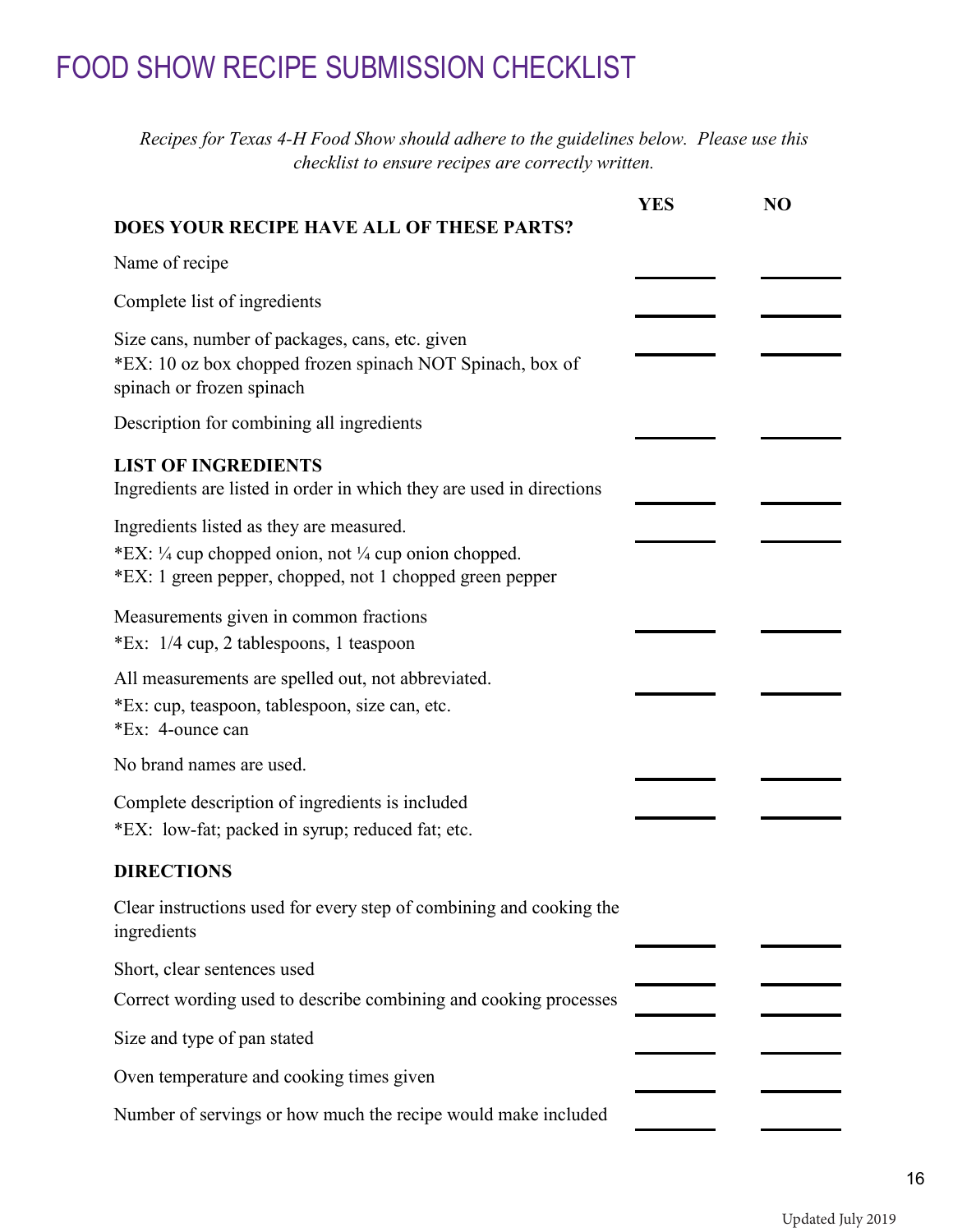# **4-H Shamrock Salad**

<span id="page-16-0"></span>

| 6-ounce package lime gelatin<br>2 cups boiling water<br>1 cup lemon-lime soda                                     | (not just 1 package lime gelatin)                                                                         |
|-------------------------------------------------------------------------------------------------------------------|-----------------------------------------------------------------------------------------------------------|
| 8-ounce package cream cheese, softened<br>etc.)                                                                   | (not just 1package/what kind) Low fat, Fat free,                                                          |
| $\frac{1}{2}$ teaspoon vanilla<br>$\frac{1}{2}$ teaspoon lime juice                                               |                                                                                                           |
| 6-ounce can mandarin oranges, drained<br>8-ounce can pineapple tidbits, drained                                   | (always include size)                                                                                     |
| 1 cups green grapes, halved, seeded<br>green)                                                                     | (not just grapes also color/kind) Red, concord,                                                           |
| 2 cups chopped celery                                                                                             | (not 2 cups celery chopped – you must chop the<br>celery to measure it, so chopped must be written first) |
| $\frac{1}{2}$ cup chopped pecans<br>chopping?                                                                     | (are you measuring the pecans before or after                                                             |
|                                                                                                                   | The way it is written here indicates chopping first)                                                      |
| 8-ounce carton frozen low-fat whipped<br>Topping, thawed<br>3-ounce package lime gelatin 1 1/2 cups boiling water | (indicate low-fat, fat-free, etc.)                                                                        |

Dissolve the 6-ounce package lime gelatin in 2 cups boiling water. Stir in 1 cup lemon-lime soda. Combine this with cream cheese, vanilla, and lime juice in blender, and process until smooth. Pour blended mixture into bowl. Stir in all fruit, celery and pecans. Fold in three-fourths carton whipped topping. Pour into 13x9x2 inch pan. (Note size of pan is listed) Chill until firm; then cut whole pan into 8 equal sized portions.

In order to make the 4-H Shamrock gelatin jigglers, dissolve the 3-ounce package lime gelatin in 1  $\frac{1}{2}$ cups boiling water. Pour into shallow pan, 24x16x1 inches. Chill until set. Cookie cut the jiggler gelatin into 4-H Shamrock shapes. Serve salad squares on lettuce-lined plate. Top with 4-H Shamrocks. Garnish with remaining whipped topping. Chill until serving time. May add other garnishes to serving try for color variety. Yield 8 ½ cup servings. (Note number of servings is listed.)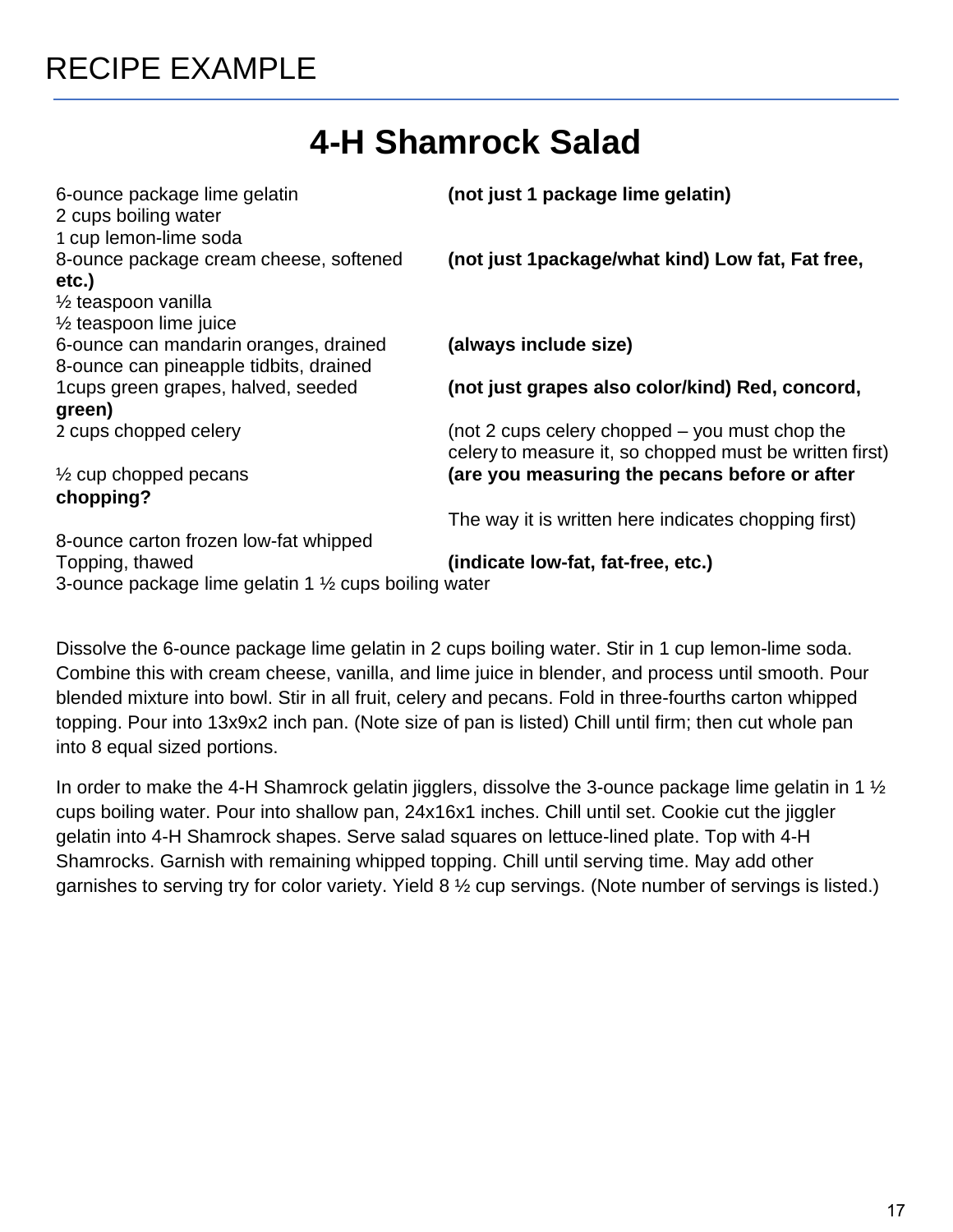<span id="page-17-0"></span>

### TEXAS 4-H FOOD SHOW RECIPE SUBMISSION PAPERWORK

| <b>CONTESTANT NAME:</b>             |           |                   |                       |                            |
|-------------------------------------|-----------|-------------------|-----------------------|----------------------------|
| <b>CATEGORY</b><br>Please check one | Appetizer | Main<br>Dish      | Side<br><b>Dishes</b> | Healthy<br><b>Desserts</b> |
| <b>COUNTY</b>                       |           |                   |                       |                            |
| <b>DISTRICT</b>                     |           |                   |                       |                            |
| <b>Name of Recipe:</b>              |           |                   |                       |                            |
| <b>Prep Time:</b>                   |           | <b>Cook Time:</b> | Cost:                 |                            |
|                                     |           |                   |                       |                            |

Type Recipe Here:

By submitting the recipe, the contestant releases the recipe for use by Texas 4-H Youth Development and Texas A&M AgriLife Extension.